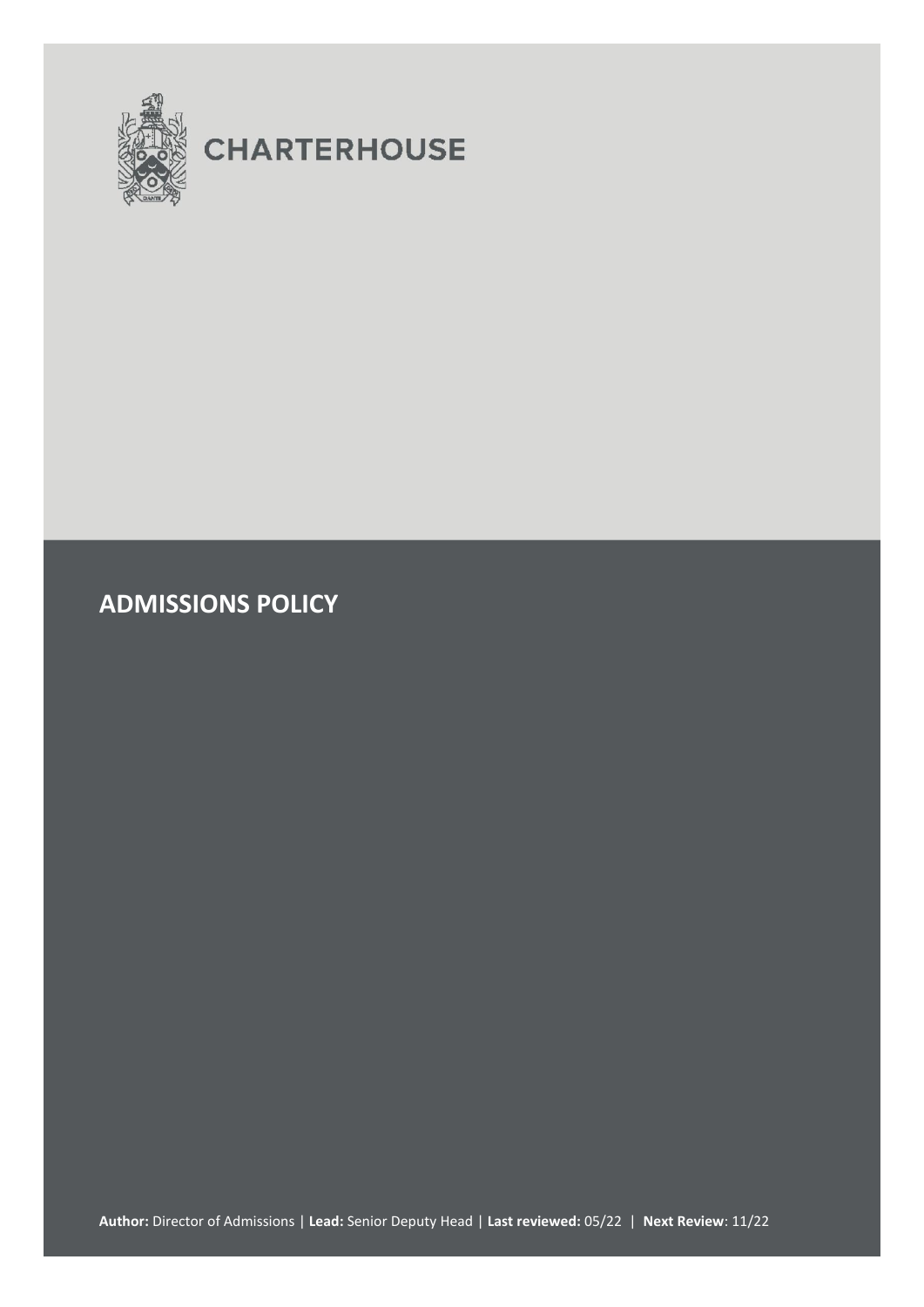## **OVERVIEW STATEMENT**

*Charterhouse aims to be an academically-focused all-round school and welcomes children (aged 13 to 18) who will make the most of the opportunities on offer. The School seeks to ensure that every pupil, whether they are boarders or day pupils, will experience a happy and successful school career that will help them develop the requisite skills to become a confident, well-educated and mature adult, well equipped for life beyond school.* 

## **AIMS**

The School aims to:

- ensure compliance with the School's charitable purposes;
- set selection criteria and procedures that are fair to all applicants and consistent with this charitable purpose;
- identify applicants whose academic and other abilities match the ethos and standards of the School and whose personal qualities suggest that they have the potential to contribute sufficiently to the School community and benefit from the many opportunities that are offered at Charterhouse.

Full details of the admissions procedure can be found in th[e Admissions section](http://www.charterhouse.org.uk/admissions) of the School website.

## **SCHOLARSHIPS AND BURSARIES**

Scholarships, awards and exhibitions are awarded to applicants each year and seek to identify as well as support those who both demonstrate outstanding potential and are prepared to make the most of the wide opportunities on offer at Charterhouse. These awards are awarded on merit irrespective of means.

Charterhouse aims to widen access to the School to children who would benefit from a Charterhouse education, regardless of their parents' means, and therefore offers all scholarship and award winners (not exhibition winners) the opportunity to apply for financial assistance (a bursary). All bursaries are means-tested and are subject to funds being available.

Further information on scholarships, awards and bursaries can be found in the [Admissions section](http://www.charterhouse.org.uk/admissions) of the School website.

### **EQUALITY AND ACCESSIBILITY**

The Accessibility Policy and Plan and the Pupil Equal Opportunity, Diversity and Inclusion Policy are available on the School website. Charterhouse welcomes applicants from different ethnic groups, backgrounds and creeds. As a Christian foundation, the expectation is that all of our pupils attend our chapel services unless special permission is granted by the Head.

We conform to requirements of the Equality Act 2010 and other relevant legislation.

### **SPECIAL EDUCATION NEEDS AND DISABILITY**

The School is inclusive and welcomes applicants with disabilities and special educational needs. Charterhouse seeks to apply the admissions procedure fairly and sensitively, and regardless of an applicant's disability.

 By accepting a place at Charterhouse, parents and pupils agree to support th[e School Rules](http://www.charterhouse.org.uk/SchoolPolicyDocuments) and expectations on behaviour.